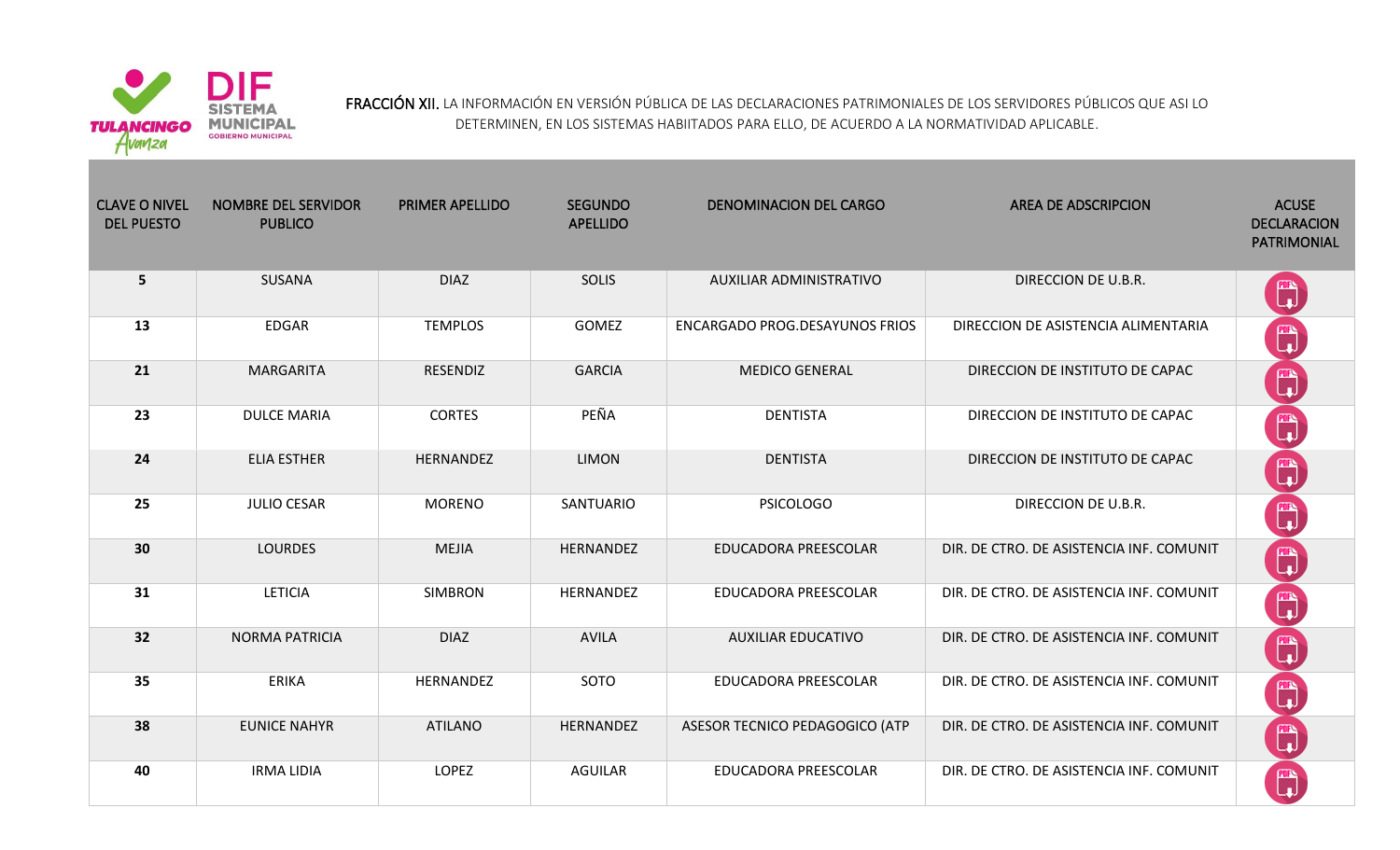| 42 | MARIA DE LOS ANGELES   | <b>MONTALVO</b> | <b>ROSAS</b>     | <b>COCINERA</b>                | DIR. DE CTRO. DE ASISTENCIA INF. COMUNIT | $\mathbb{C}$                                             |
|----|------------------------|-----------------|------------------|--------------------------------|------------------------------------------|----------------------------------------------------------|
| 43 | MARIA OLGA             | <b>FLORES</b>   | <b>ESTEFES</b>   | <b>COCINERA</b>                | DIR. DE CTRO. DE ASISTENCIA INF. COMUNIT | $\begin{bmatrix} \mathbb{R} \ \mathbb{L} \end{bmatrix}$  |
| 45 | YOLANDA                | CRUZ            | HERNANDEZ        | <b>AUXILIAR EDUCATIVO</b>      | DIR. DE CTRO. DE ASISTENCIA INF. COMUNIT | $\mathbb{C}$                                             |
| 46 | <b>NANCY</b>           | HERNANDEZ       | MEJIA            | <b>AUXILIAR EDUCATIVO</b>      | DIR. DE CTRO. DE ASISTENCIA INF. COMUNIT | $\mathbb{C}$                                             |
| 47 | <b>ANGELICA AURORA</b> | <b>RAMOS</b>    | <b>MOTA</b>      | <b>AUXILIAR EDUCATIVO</b>      | DIR. DE CTRO. DE ASISTENCIA INF. COMUNIT | $\mathbb{C}$                                             |
| 48 | <b>MARIA LUISA</b>     | ROLDAN          | <b>VIVANCO</b>   | <b>AUXILIAR EDUCATIVO</b>      | DIR. DE CTRO. DE ASISTENCIA INF. COMUNIT | $\mathbb{C}$                                             |
| 49 | <b>PATRICIA</b>        | <b>ARROYO</b>   | <b>RODRIGUEZ</b> | <b>AUXILIAR EDUCATIVO</b>      | DIR. DE CTRO. DE ASISTENCIA INF. COMUNIT | $\begin{bmatrix} 1 \\ 1 \end{bmatrix}$                   |
| 51 | YOLANDA                | CANO            | SANCHEZ          | <b>INTENDENTE</b>              | DIR. DE CTRO. DE ASISTENCIA INF. COMUNIT | $\mathbb{C}$                                             |
| 52 | LOURDES ALEJANDRA      | <b>OROPEZA</b>  | <b>AMADOR</b>    | SECRETARIA                     | DIR. DE CTRO. DE ASISTENCIA INF. COMUNIT | $\mathbb{C}$                                             |
| 53 | LAURA                  | PADILLA         | <b>FLORES</b>    | <b>AUXILIAR EDUCATIVO</b>      | DIR. DE CTRO. DE ASISTENCIA INF. COMUNIT | $\begin{bmatrix} 1 \\ 1 \end{bmatrix}$                   |
| 57 | <b>MARIA GUADALUPE</b> | <b>LEON</b>     | <b>GUEVARA</b>   | <b>MEDICO GENERAL</b>          | DIRECCION DE U.B.R.                      | $\begin{bmatrix} 1 \\ 1 \end{bmatrix}$                   |
| 58 | LILIA                  | CRUZ            | <b>MELO</b>      | <b>AUXILIAR DE COCINA</b>      | DIRECCION DE ASISTENCIA ALIMENTARIA      | $\begin{bmatrix} \mathbf{m} \\ \mathbf{u} \end{bmatrix}$ |
| 59 | <b>HERMINIA</b>        | <b>AGUILAR</b>  | <b>VELAZCO</b>   | <b>INTENDENTE</b>              | DIR. DE CTRO. DE ASISTENCIA INF. COMUNIT | $\mathbb{C}$                                             |
| 62 | MARIA ALEJANDRA        | <b>VEGA</b>     | <b>RANGEL</b>    | ENCARGADA DE LUDOTECA          | DIRECCION DE PARQUE RECREATIVO CARACOL   | Q                                                        |
| 63 | MARIBEL                | <b>LOPEZ</b>    | PINEDA           | AUXILIAR DE PSIC PAMAR MIRADOR | DIRECCION C.C.E.F.                       | $\mathbb{C}$                                             |
| 65 | MARIA DEL ROSARIO      | <b>VILLEGAS</b> | <b>DURAN</b>     | <b>AUXILIAR DE COCINA</b>      | DIRECCION DE ASISTENCIA ALIMENTARIA      | $\mathbb{C}$                                             |
| 68 | MARIA DEL ROSARIO      | <b>CASTILLO</b> | CALDERON         | AUX.ADMINISTRACION             | DIRECCION DE INSTITUTO DE CAPAC          |                                                          |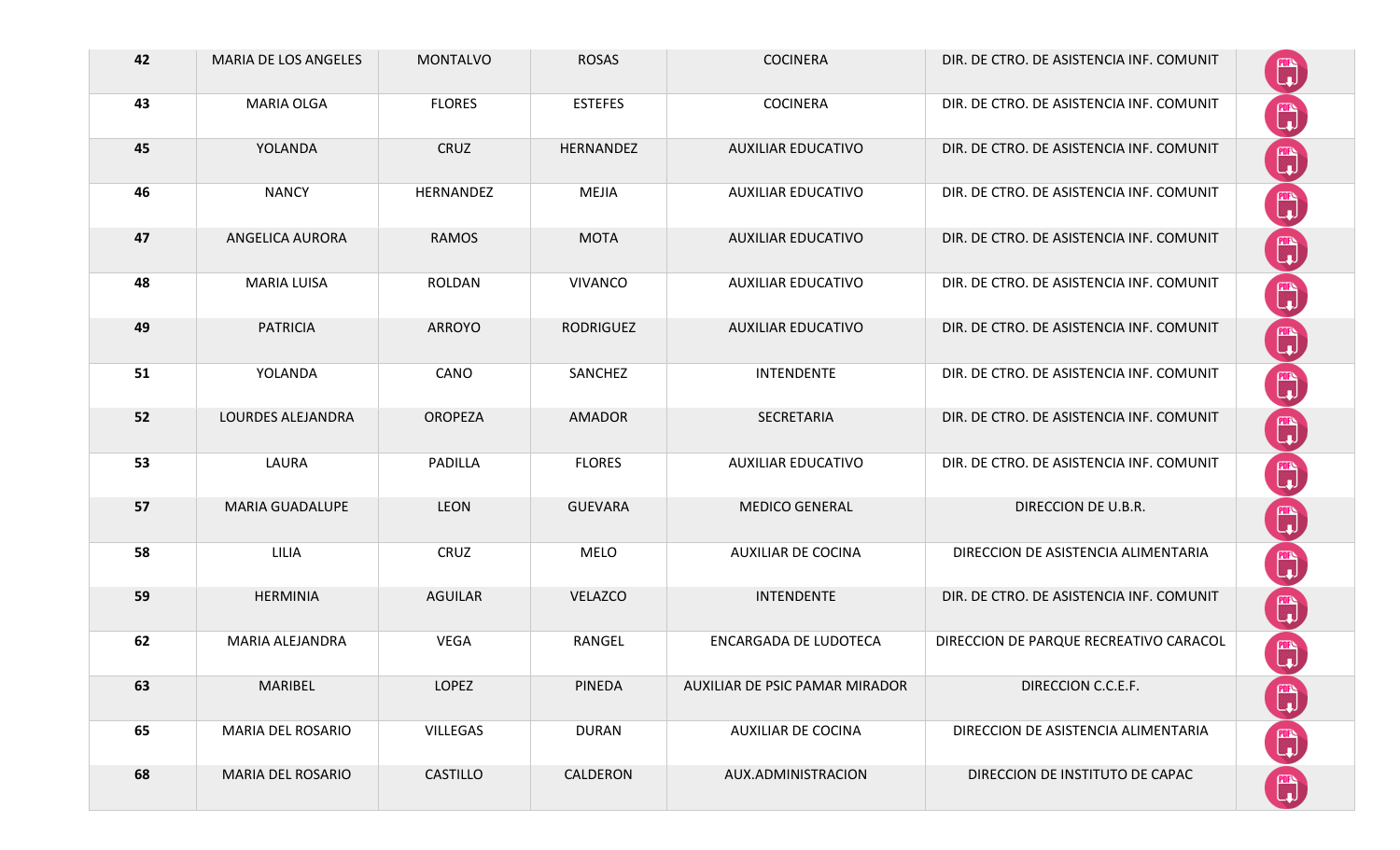| 70  | <b>PEDRO</b>                     | <b>ESTEFES</b>   | <b>TOLENTINO</b> | <b>VELADOR</b>                 | DIRECCION DE PARQUE RECREATIVO CARACOL | $\mathbb{C}$                                             |
|-----|----------------------------------|------------------|------------------|--------------------------------|----------------------------------------|----------------------------------------------------------|
| 75  | MIGUEL ANGEL<br><b>INOCENCIO</b> | <b>ISLAS</b>     | <b>REYES</b>     | <b>ENCARGADO DE JARDINES</b>   | DIRECCION DE PARQUE RECREATIVO CARACOL | $\mathbb{C}$                                             |
| 77  | <b>BEATRIZ</b>                   | HERNANDEZ        | <b>ROSALES</b>   | <b>PSICOLOGO</b>               | DIRECCION C.C.E.F.                     | <sup>m</sup>                                             |
| 79  | <b>JORGE</b>                     | <b>MORENO</b>    | SANTUARIO        | <b>PSICOLOGO</b>               | DIRECCION C.C.E.F.                     | $\begin{bmatrix} \mathbb{R} \\ \mathbb{R} \end{bmatrix}$ |
| 80  | <b>MARIA ISABEL</b>              | HERRERA          | <b>MARTINEZ</b>  | MEDIA SOLUC PACIFICA CONFL FAM | DIRECCION DE ASISTENCIA SOCIAL         | <sup>m</sup>                                             |
| 86  | <b>VIRIDIANA</b>                 | TRINIDAD         | <b>MONROY</b>    | RESPONSABLE PAMAR CABECERA     | DIRECCION C.C.E.F.                     | $\begin{bmatrix} \mathbb{R} \\ \mathbb{R} \end{bmatrix}$ |
| 87  | YAZMÍN BERENICE                  | CAMARILLO        | <b>MORENO</b>    | RESPONSABLE PAMAR MIRADOR      | DIRECCION C.C.E.F.                     | $\mathbb{C}$                                             |
| 88  | <b>JENNY</b>                     | <b>BELMONT</b>   | HERNANDEZ        | <b>PSICOLOGO</b>               | DIRECCION C.C.E.F.                     | $\mathbb{C}$                                             |
| 89  | GUILLERMINA                      | <b>ARROYO</b>    | <b>FRANCO</b>    | <b>COCINERA</b>                | DIRECCION DE ASISTENCIA ALIMENTARIA    | $\mathbb{C}$                                             |
| 90  | <b>MAIRA LUZ</b>                 | RANGEL           | <b>MIRANDA</b>   | <b>INTENDENTE</b>              | DIRECCION DE INSTITUTO DE CAPAC        | $\mathbb{C}$                                             |
| 96  | <b>MARIA LUISA</b>               | HERNANDEZ        | CASTELAN         | <b>COCINERA</b>                | DIRECCION DE ASISTENCIA ALIMENTARIA    | $\mathbb{C}$                                             |
| 97  | <b>MARIA LUISA</b>               | <b>TOLENTINO</b> | <b>REYES</b>     | <b>AUXILIAR DE COCINA</b>      | DIRECCION DE ASISTENCIA ALIMENTARIA    | $\mathbb{C}$                                             |
| 98  | <b>PATRICIA</b>                  | CRUZ             | <b>REYES</b>     | AUXILIAR ADMINISTRATIVO        | DIRECCION DE U.B.R.                    | H                                                        |
| 100 | <b>TERESITA ANDREA</b>           | <b>GOMEZ</b>     | <b>MORALES</b>   | <b>COCINERA</b>                | DIRECCION DE ASISTENCIA ALIMENTARIA    |                                                          |
| 101 | MARIA DEL ROCIO                  | <b>ESCAMILLA</b> | PARRA            | <b>INTENDENTE</b>              | DIRECCION DE LA CASA CLUB 3RA EDAD     | $\mathbb{C}$                                             |
| 102 | <b>VIRGINIA</b>                  | HERNANDEZ        | PEREZ            | <b>COCINERA</b>                | DIRECCION DE ASISTENCIA ALIMENTARIA    | $\mathbb{C}$                                             |
| 104 | VIOLA BALBINA                    | <b>CERVANTES</b> | <b>GARCIA</b>    | <b>COCINERA</b>                | DIRECCION DE ASISTENCIA ALIMENTARIA    | Ü                                                        |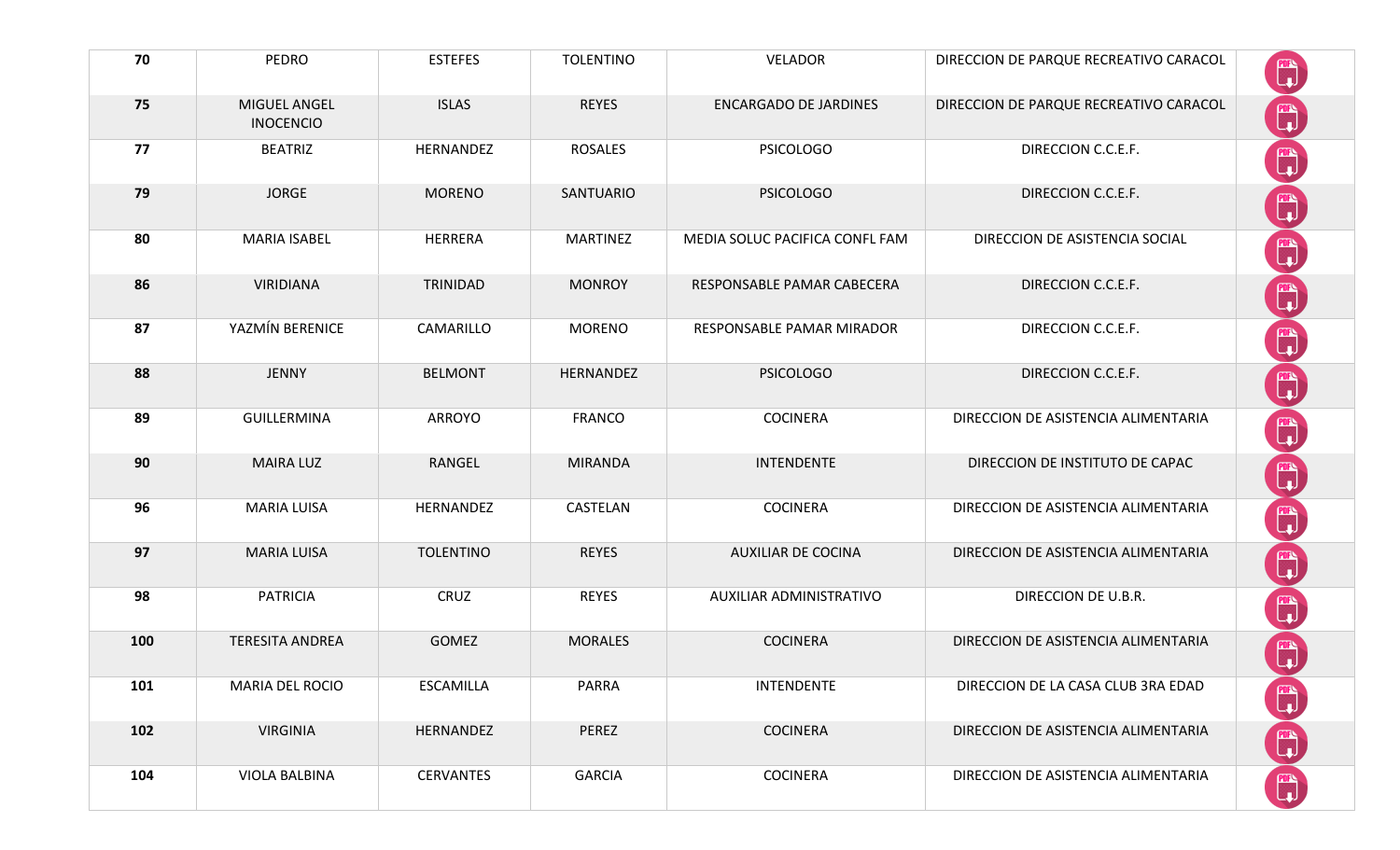| 108 | <b>LUIS ALBERTO</b>    | <b>MARTINEZ</b> | HERNANDEZ       | ENCARGADO DE CAFETERIA VAGON  | DIRECCION DE ASISTENCIA ALIMENTARIA      |                                                                                                                                                                                                                                                                                                                                                     |
|-----|------------------------|-----------------|-----------------|-------------------------------|------------------------------------------|-----------------------------------------------------------------------------------------------------------------------------------------------------------------------------------------------------------------------------------------------------------------------------------------------------------------------------------------------------|
| 110 | <b>ELOISA</b>          | <b>TREJO</b>    | <b>VERA</b>     | <b>COCINERA</b>               | DIRECCION DE ASISTENCIA ALIMENTARIA      | $\begin{bmatrix} 1 \\ 1 \end{bmatrix}$                                                                                                                                                                                                                                                                                                              |
| 113 | <b>LAURA VERONICA</b>  | <b>ESCORCIA</b> | <b>PARRA</b>    | SECRETARIA                    | DIR. DE CTRO. DE ASISTENCIA INF. COMUNIT | $\begin{bmatrix} 1 \\ 1 \end{bmatrix}$                                                                                                                                                                                                                                                                                                              |
| 114 | <b>LUCIA</b>           | ORTEGA          | GARRIDO         | <b>TERAPEUTA FISICO</b>       | DIRECCION DE U.B.R.                      | $\mathbb{C}$                                                                                                                                                                                                                                                                                                                                        |
| 116 | LUCILA NATIVIDAD       | HERNANDEZ       | VARGAS          | TERAPEUTA DE LENGUAJE         | DIRECCION DE U.B.R.                      | $\begin{bmatrix} 1 \\ 1 \end{bmatrix}$                                                                                                                                                                                                                                                                                                              |
| 117 | <b>INGRID LILIANA</b>  | <b>HOYOS</b>    | <b>DIAZ</b>     | <b>TERAPEUTA OCUPACIONAL</b>  | DIRECCION DE U.B.R.                      | $\begin{bmatrix} 1 \\ 1 \end{bmatrix}$                                                                                                                                                                                                                                                                                                              |
| 118 | <b>MATILDE</b>         | HERNANDEZ       | CRUZ            | <b>TRABAJADORA SOCIAL</b>     | DIRECCION DE U.B.R.                      | $\begin{pmatrix} 1 & 0 \\ 0 & 1 \end{pmatrix}$                                                                                                                                                                                                                                                                                                      |
| 120 | <b>ESTELA</b>          | ROMERO          | <b>OCAMPO</b>   | <b>INTENDENTE</b>             | DIRECCION DE INSTITUTO DE CAPAC          | $\begin{bmatrix} 1 \\ 1 \end{bmatrix}$                                                                                                                                                                                                                                                                                                              |
| 121 | <b>MARIA GUADALUPE</b> | FERNANDEZ       | CRUZ            | <b>MAESTRA DE COMUNIDADES</b> | DIRECCION DE ASISTENCIA ALIMENTARIA      | $\begin{bmatrix} \mathbb{R} \\ \mathbb{R} \end{bmatrix}$                                                                                                                                                                                                                                                                                            |
| 123 | MARIA DEL CARMEN       | <b>ARROYO</b>   | <b>PRADO</b>    | <b>AUXILIAR DE COCINA</b>     | DIRECCION DE ASISTENCIA ALIMENTARIA      | $\begin{pmatrix} m \\ l \end{pmatrix}$                                                                                                                                                                                                                                                                                                              |
| 124 | <b>PORFIRIA</b>        | <b>BADILLO</b>  | PEREZ           | MAESTRA DE COMUNIDADES        | DIRECCION DE ASISTENCIA ALIMENTARIA      | $\mathbb{C}$                                                                                                                                                                                                                                                                                                                                        |
| 125 | <b>MARIA CATALINA</b>  | <b>DIAZ</b>     | <b>AMADOR</b>   | MAESTRA DE COMUNIDADES        | DIRECCION DE ASISTENCIA ALIMENTARIA      | $\mathbb{C}$                                                                                                                                                                                                                                                                                                                                        |
| 129 | ARACELI                | LOPEZ           | <b>ANTONIO</b>  | PSICOLOGA CIJ AC              | DIRECCION C.C.E.F.                       | $\mathbb{C}$                                                                                                                                                                                                                                                                                                                                        |
| 132 | <b>JANET</b>           | <b>MELO</b>     | <b>BRAVO</b>    | <b>COCINERA</b>               | DIRECCION DE ASISTENCIA ALIMENTARIA      | $\mathbb{C}$                                                                                                                                                                                                                                                                                                                                        |
| 134 | SUSANA                 | <b>ROSALES</b>  | <b>PALACIOS</b> | <b>COCINERA</b>               | <b>COCINERA</b>                          |                                                                                                                                                                                                                                                                                                                                                     |
| 138 | GONZALA                | <b>BARRON</b>   | <b>GARRIDO</b>  | <b>AUXILIAR DE COCINA</b>     | DIRECCION DE ASISTENCIA ALIMENTARIA      | $\begin{picture}(42,10) \put(0,0){\line(1,0){10}} \put(15,0){\line(1,0){10}} \put(15,0){\line(1,0){10}} \put(15,0){\line(1,0){10}} \put(15,0){\line(1,0){10}} \put(15,0){\line(1,0){10}} \put(15,0){\line(1,0){10}} \put(15,0){\line(1,0){10}} \put(15,0){\line(1,0){10}} \put(15,0){\line(1,0){10}} \put(15,0){\line(1,0){10}} \put(15,0){\line(1$ |
| 140 | MARIA DE LA LUZ        | <b>ACEVEDO</b>  | <b>OMAÑA</b>    | <b>COCINERA</b>               | DIRECCION DE ASISTENCIA ALIMENTARIA      | H)                                                                                                                                                                                                                                                                                                                                                  |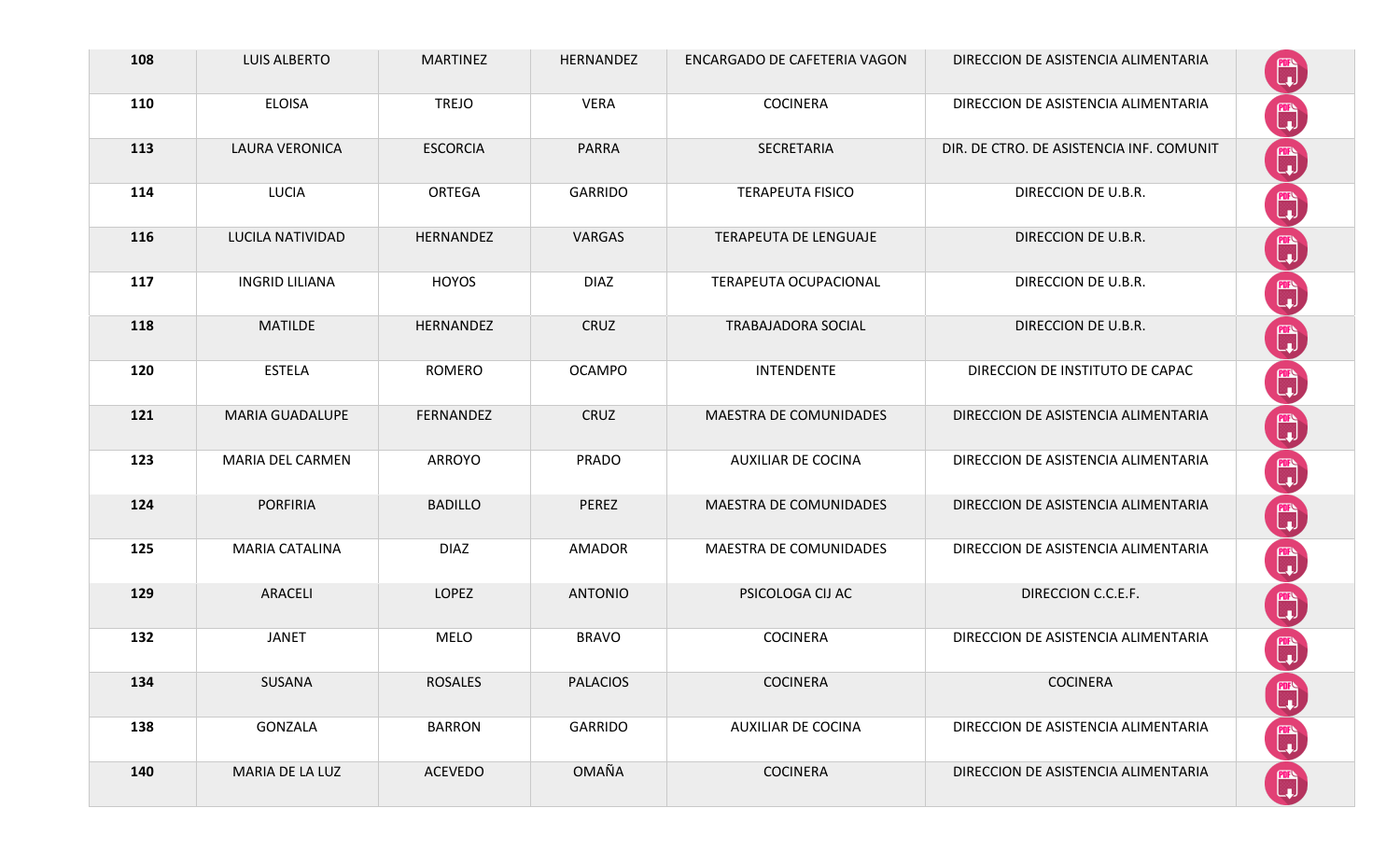| 145 | ANA LILIA              | <b>BENITEZ</b> | <b>RODRIGUEZ</b> | <b>TRABAJADORA SOCIAL</b>      | DIRECCION DE ASISTENCIA SOCIAL           | $\mathbb{C}$                                             |
|-----|------------------------|----------------|------------------|--------------------------------|------------------------------------------|----------------------------------------------------------|
| 159 | <b>BLANCA ELVIRA</b>   | <b>VELASCO</b> | <b>AGUILAR</b>   | <b>ENCARGADA DE EAE Y D</b>    | DIRECCION DE ASISTENCIA ALIMENTARIA      | $\mathbb{C}$                                             |
| 160 | <b>IGNACIA</b>         | ORTIZ          | <b>MARTINEZ</b>  | SECRETARIA                     | DIRECCION C.C.E.F.                       | $\begin{matrix} \mathbb{Z} \\ \mathbb{Z} \end{matrix}$   |
| 164 | <b>VICTORIA</b>        | PEREZ          | <b>LIRA</b>      | ENCARGADA DE COCINA CAFETERIA  | DIRECCION DE ASISTENCIA ALIMENTARIA      | $\begin{bmatrix} \mathbf{m} \\ \mathbf{u} \end{bmatrix}$ |
| 167 | <b>BERENICE</b>        | <b>LIRA</b>    | <b>MENDOZA</b>   | <b>CONTADOR ADMINISTRATIVO</b> | DIRECCION DE FINANZAS Y ADMINISTRACION   | $\mathbb{C}$                                             |
| 168 | ADELINA                | <b>ROMERO</b>  | <b>MONTIEL</b>   | AUX.ADMINISTRACION             | DIRECCION DE INSTITUTO DE CAPAC          | $\mathbb{C}$                                             |
| 170 | LILIANA                | SOTO           | HERNANDEZ        | <b>TERAPEUTA FISICO</b>        | DIRECCION DE U.B.R.                      | $\begin{bmatrix} 1 \\ 1 \end{bmatrix}$                   |
| 174 | <b>ANAHI</b>           | <b>IBARRA</b>  | PEREZ            | <b>AUXILIAR EDUCATIVO</b>      | DIR. DE CTRO. DE ASISTENCIA INF. COMUNIT | $\mathbb{C}$                                             |
| 175 | <b>ERNESTO JAVIER</b>  | MONTAÑO        | <b>AMADOR</b>    | REPARTIDOR INSUMOS A ESPACIOS  | DIRECCION DE ASISTENCIA ALIMENTARIA      | $\begin{matrix} \mathbb{Z} \\ \mathbb{Z} \end{matrix}$   |
| 179 | <b>LEONOR</b>          | <b>JUAREZ</b>  | ORTIZ            | <b>INTENDENTE</b>              | DIRECCION DE U.B.R.                      | $\begin{bmatrix} \mathbb{Z} \\ \mathbb{Z} \end{bmatrix}$ |
| 180 | PETRA                  | <b>GARRIDO</b> | VARGAS           | <b>INTENDENTE</b>              | <b>DIRECCION GENERAL</b>                 | $\begin{bmatrix} 1 \\ 1 \end{bmatrix}$                   |
| 181 | MA DE LOURDES          | HERNANDEZ      | SOTO             | <b>AUX. DE JURIDICO</b>        | CONTRALORIA                              | $\mathbb{C}$                                             |
| 182 | <b>ANA MARIA</b>       | <b>FLORES</b>  | <b>LOPEZ</b>     | <b>COCINERA</b>                | DIRECCION DE ASISTENCIA ALIMENTARIA      | <sup>m</sup>                                             |
| 183 | <b>ETZEL AYERIM</b>    | <b>LOPEZ</b>   | HERNANDEZ        | EDUCADORA PREESCOLAR           | DIR. DE CTRO. DE ASISTENCIA INF. COMUNIT | $\begin{bmatrix} m \\ 1 \end{bmatrix}$                   |
| 185 | MAXIMINA VIRGINIA      | <b>GARRIDO</b> | VARGAS           | <b>DENTISTA</b>                | DIRECCION DE INSTITUTO DE CAPAC          | $\begin{matrix} 1 \\ 1 \end{matrix}$                     |
| 189 | <b>MARIA MAGDALENA</b> | GOMEZ          | <b>VERA</b>      | <b>ENCARGADA CAIC JUAREZ</b>   | DIR. DE CTRO. DE ASISTENCIA INF. COMUNIT | $\begin{pmatrix} m \\ v \end{pmatrix}$                   |
| 193 | MIRIAM TERESA          | <b>MENDEZ</b>  | CASTILLO         | DIR. DE CONTRALORIA Y JURIDICO | CONTRALORIA                              |                                                          |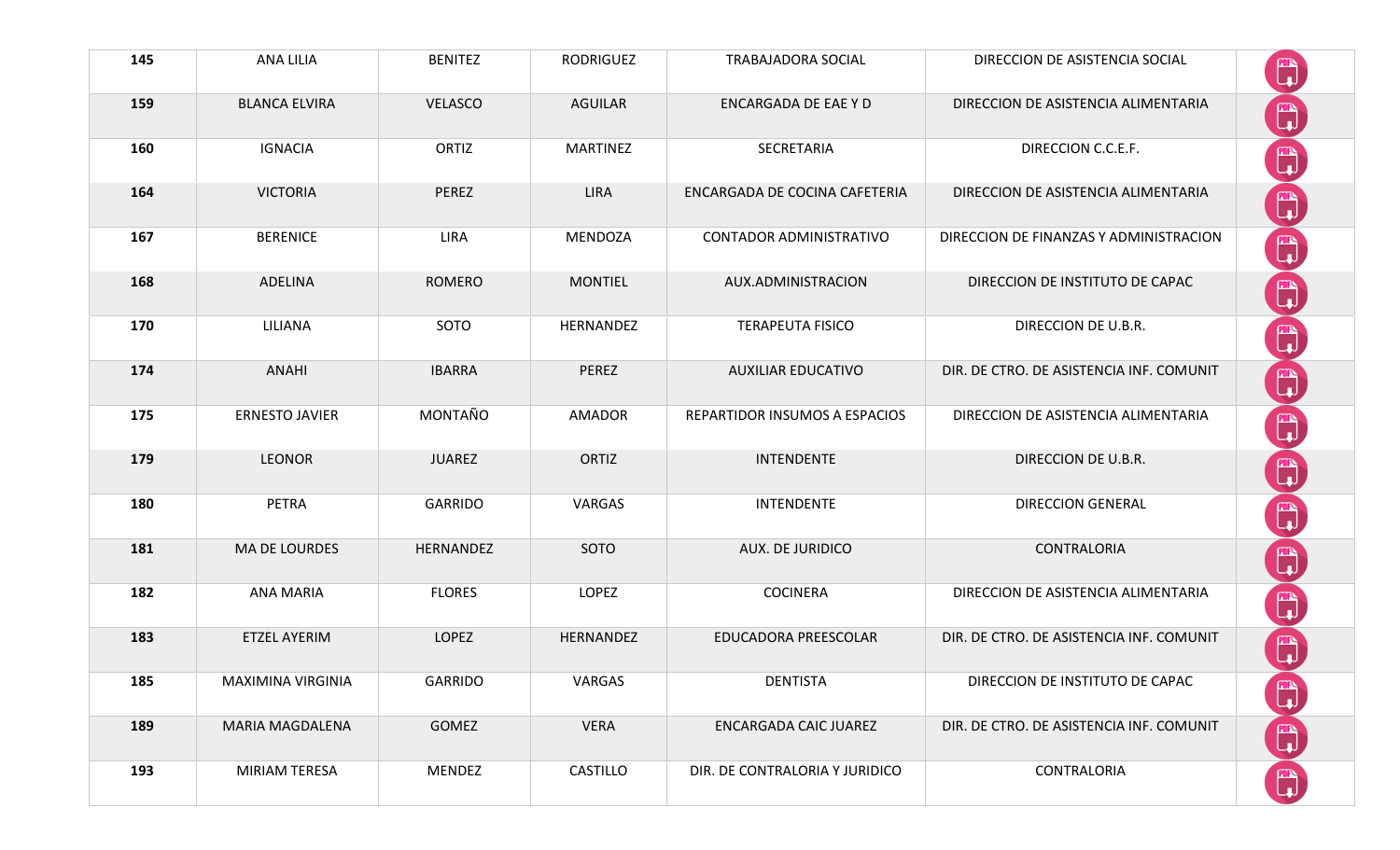| 195 | <b>MARCO ANTONIO</b>    | <b>GARCIA</b>    | <b>ISLAS</b>    | <b>CONTADOR GENERAL</b>        | DIRECCION DE FINANZAS Y ADMINISTRACION   | <b>FITS</b><br>لها                                       |
|-----|-------------------------|------------------|-----------------|--------------------------------|------------------------------------------|----------------------------------------------------------|
| 198 | <b>MARIA ANTONIETA</b>  | <b>MELO</b>      | <b>AGUILAR</b>  | DIRECTORA 3 EDAD               | DIRECCION DE LA CASA CLUB 3RA EDAD       | $\begin{bmatrix} \mathbf{m} \\ \mathbf{m} \end{bmatrix}$ |
| 200 | <b>LILIANA</b>          | <b>FLORES</b>    | <b>MOTA</b>     | RECEPCIONISTA DIRECCION GRAL   | <b>DIRECCION GENERAL</b>                 | $\mathbb{C}$                                             |
| 204 | <b>MAIKO</b>            | <b>ALFARO</b>    | CRUZ            | AUX. INFORMATICA               | DIRECCION DE INFORMATICA                 | $\mathbb{C}$                                             |
| 206 | <b>MIRIAM</b>           | LAZCANO          | DE LEON         | ENCARGADA DE VAGON ARTESANAL   | <b>DIRECCION GENERAL</b>                 | $\mathbb{C}$                                             |
| 208 | <b>BRENDA</b>           | SANCHEZ          | VELAZCO         | <b>COCINERA</b>                | DIRECCION DE ASISTENCIA ALIMENTARIA      | <sup>m</sup>                                             |
| 209 | <b>LETICIA</b>          | MUÑOZ            | <b>MARTINEZ</b> | ENCARGADA COCINERAS ESPACIOS   | DIRECCION DE ASISTENCIA ALIMENTARIA      | $\begin{bmatrix} 1 \\ 1 \end{bmatrix}$                   |
| 210 | OFELIA CATALINA         | HERNANDEZ        | <b>GARCIA</b>   | <b>COCINERA</b>                | DIR. DE CTRO. DE ASISTENCIA INF. COMUNIT | $\begin{bmatrix} \mathbf{m} \\ \mathbf{m} \end{bmatrix}$ |
| 214 | <b>TALIA YAZMIN</b>     | <b>GARCIA</b>    | <b>REYES</b>    | RESPONSABLE PAMAR AHUEHUETITLA | DIRECCION C.C.E.F.                       | $\begin{bmatrix} 1 \\ 1 \end{bmatrix}$                   |
| 216 | SANDRA                  | HERNANDEZ        | <b>OLALDE</b>   | <b>COCINERA</b>                | DIRECCION DE ASISTENCIA ALIMENTARIA      | $\begin{bmatrix} 1 \\ 1 \end{bmatrix}$                   |
| 221 | <b>MIRIAM ITZEL</b>     | <b>MORGADO</b>   | <b>MARTINEZ</b> | SECRETARIA                     | DIRECCION DE LA CASA CLUB 3RA EDAD       | $\begin{bmatrix} 1 \\ 1 \end{bmatrix}$                   |
| 223 | <b>MARIA DE LOURDES</b> | <b>GARCIA</b>    | <b>LOPEZ</b>    | EDUCADORA PREESCOLAR           | DIR. DE CTRO. DE ASISTENCIA INF. COMUNIT | <b>E</b>                                                 |
| 224 | <b>ELVIA</b>            | <b>AVILA</b>     | <b>GARCIA</b>   | <b>COCINERA</b>                | DIRECCION DE ASISTENCIA ALIMENTARIA      | $\mathbb{C}$                                             |
| 227 | <b>DANYA</b>            | <b>LOPEZ</b>     | <b>OLVERA</b>   | EDUCADORA PREESCOLAR           | DIR. DE CTRO. DE ASISTENCIA INF. COMUNIT | $\mathbb{R}$                                             |
| 229 | <b>TERESA</b>           | <b>GUTIERREZ</b> | <b>DIAZ</b>     | MAESTRA DE COMUNIDADES         | DIRECCION DE ASISTENCIA ALIMENTARIA      | <b>E</b>                                                 |
| 230 | ALEJANDRA               | SANTOS           | <b>ESCORCIA</b> | <b>COCINERA</b>                | DIRECCION DE ASISTENCIA ALIMENTARIA      | ■                                                        |
| 231 | MARIA ALEJANDRA         | <b>ESTRADA</b>   | <b>QUIROZ</b>   | <b>PSICOLOGO</b>               | DIRECCION C.C.E.F.                       | 鬥                                                        |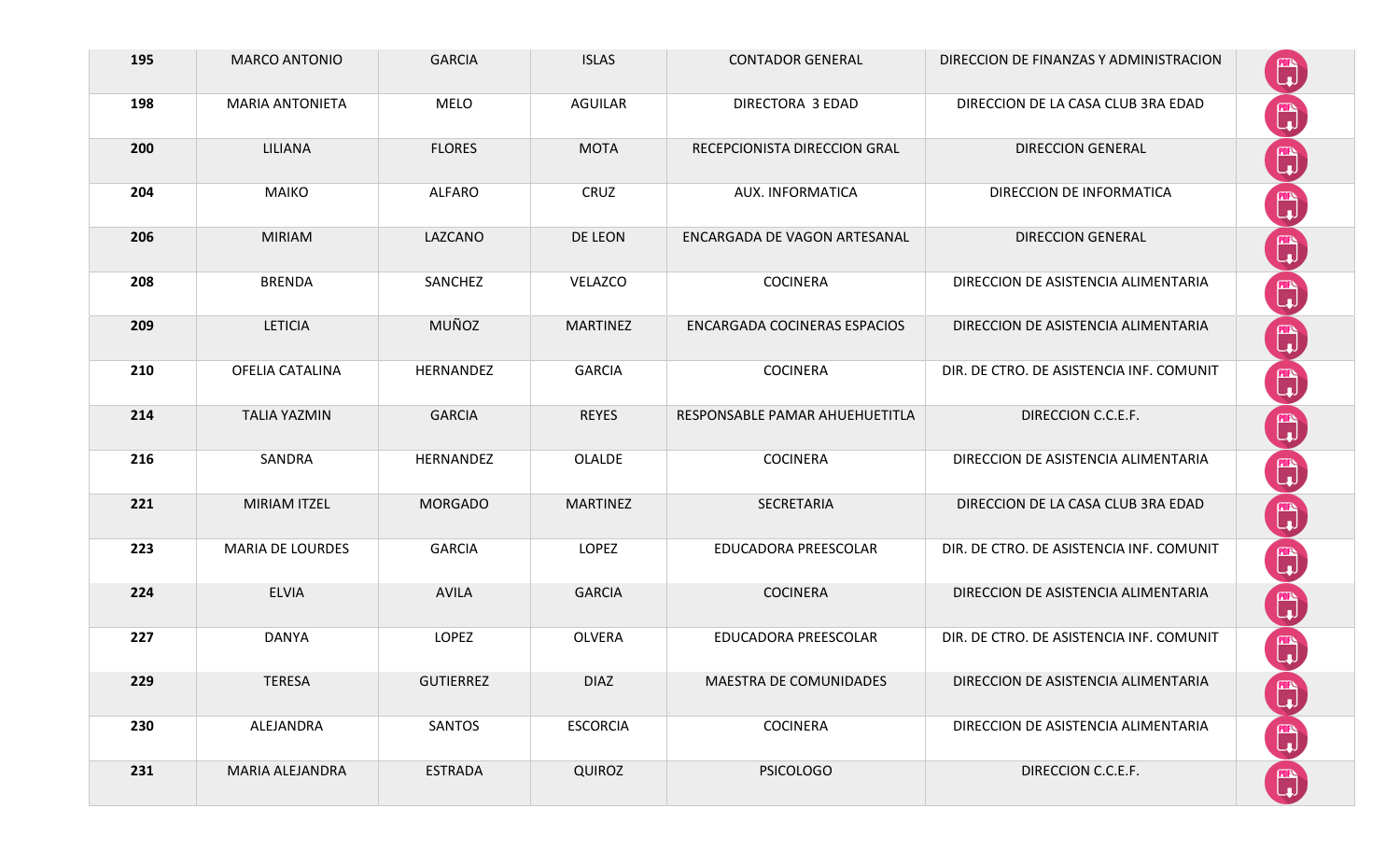| 240 | <b>SOFIA</b>                | <b>RODRIGUEZ</b> | <b>MORENO</b>    | <b>COCINERA</b>                     | DIRECCION DE ASISTENCIA ALIMENTARIA      |                                                                    |
|-----|-----------------------------|------------------|------------------|-------------------------------------|------------------------------------------|--------------------------------------------------------------------|
| 243 | <b>MARICELA</b>             | MUÑOZ            | <b>MARTINEZ</b>  | <b>ENCARGADA COCINERAS ESPACIOS</b> | DIRECCION DE ASISTENCIA ALIMENTARIA      | $\begin{bmatrix} 1 \\ 1 \end{bmatrix}$                             |
| 244 | <b>BLANCA MARIA PEBBELS</b> | <b>RODRIGUEZ</b> | VARELA           | AUX.ADMINISTRACION                  | DIRECCION C.C.E.F.                       | 鹛                                                                  |
| 247 | <b>DIANA IRIS</b>           | <b>AGUILAR</b>   | <b>ALFARO</b>    | PSICOLOGO UNIDAD PRIMER CONTAC      | DIRECCION UNIDAD DE PRIMER CONTACTO      | $\mathbb{C}$                                                       |
| 248 | SEBASTIAN                   | <b>MIGUEZ</b>    | <b>MENDEZ</b>    | <b>ENCARGADO DE PROGRAMA SIEB</b>   | DIRECCION DE ASISTENCIA ALIMENTARIA      | $\begin{bmatrix} \mathbb{R} \\ \mathbb{I} \end{bmatrix}$           |
| 249 | <b>HAYDEE</b>               | HERNANDEZ        | <b>HUAZO</b>     | EDUCADORA PREESCOLAR                | DIR. DE CTRO. DE ASISTENCIA INF. COMUNIT | ▓                                                                  |
| 250 | <b>AYERIM EGIPTO</b>        | SANDOVAL         | <b>CERVANTES</b> | EDUCADORA PREESCOLAR                | DIR. DE CTRO. DE ASISTENCIA INF. COMUNIT | Q                                                                  |
| 252 | MARIA DEL ROSARIO           | DE LA ROSA       | <b>VEGA</b>      | EDUCADORA PREESCOLAR                | DIR. DE CTRO. DE ASISTENCIA INF. COMUNIT | ü                                                                  |
| 263 | <b>DIANA LISBET</b>         | CARBALLO         | <b>MONTES</b>    | <b>PSICOLOGO</b>                    | DIRECCION C.C.E.F.                       | Ü                                                                  |
| 269 | <b>FERNANDO</b>             | <b>CERON</b>     | SANCHEZ          | ENCARGADO MANTENIMINETO AREAS       | <b>DIRECCION GENERAL</b>                 | Ü                                                                  |
| 272 | JAZMIN                      | <b>LEON</b>      | <b>CHAVEZ</b>    | EDUCADORA PREESCOLAR                | DIR. DE CTRO. DE ASISTENCIA INF. COMUNIT | Ü                                                                  |
| 273 | <b>JESSICA</b>              | SANCHEZ          | <b>MARTINEZ</b>  | EDUCADORA PREESCOLAR                | DIR. DE CTRO. DE ASISTENCIA INF. COMUNIT | $\begin{bmatrix} \frac{\partial F}{\partial x} \\ 0 \end{bmatrix}$ |
| 274 | <b>TANIA GUADALUPE</b>      | <b>PINEDA</b>    | <b>RODRIGUEZ</b> | EDUCADORA PREESCOLAR                | DIR. DE CTRO. DE ASISTENCIA INF. COMUNIT | ü                                                                  |
| 277 | <b>ERIKA</b>                | HERNANDEZ        | <b>NOLAZCO</b>   | EDUCADORA PREESCOLAR                | DIR. DE CTRO. DE ASISTENCIA INF. COMUNIT | m                                                                  |
| 278 | <b>IRVING MICHELLE</b>      | LOZADA           | RAMIREZ          | <b>PSICOLOGO</b>                    | DIRECCION DE U.B.R.                      | $\begin{matrix} \mathbb{R} \\ \mathbb{L} \end{matrix}$             |
| 279 | <b>DIONICIA</b>             | SALGADO          | <b>RODRIGUEZ</b> | <b>COCINERA</b>                     | DIRECCION DE ASISTENCIA ALIMENTARIA      | Ü                                                                  |
| 281 | VANESSA                     | <b>BARRANCO</b>  | CANALES          | <b>PSICOLOGO</b>                    | DIRECCION C.C.E.F.                       | $\begin{bmatrix} \mathbb{R}^n \\ \mathbb{R}^n \end{bmatrix}$       |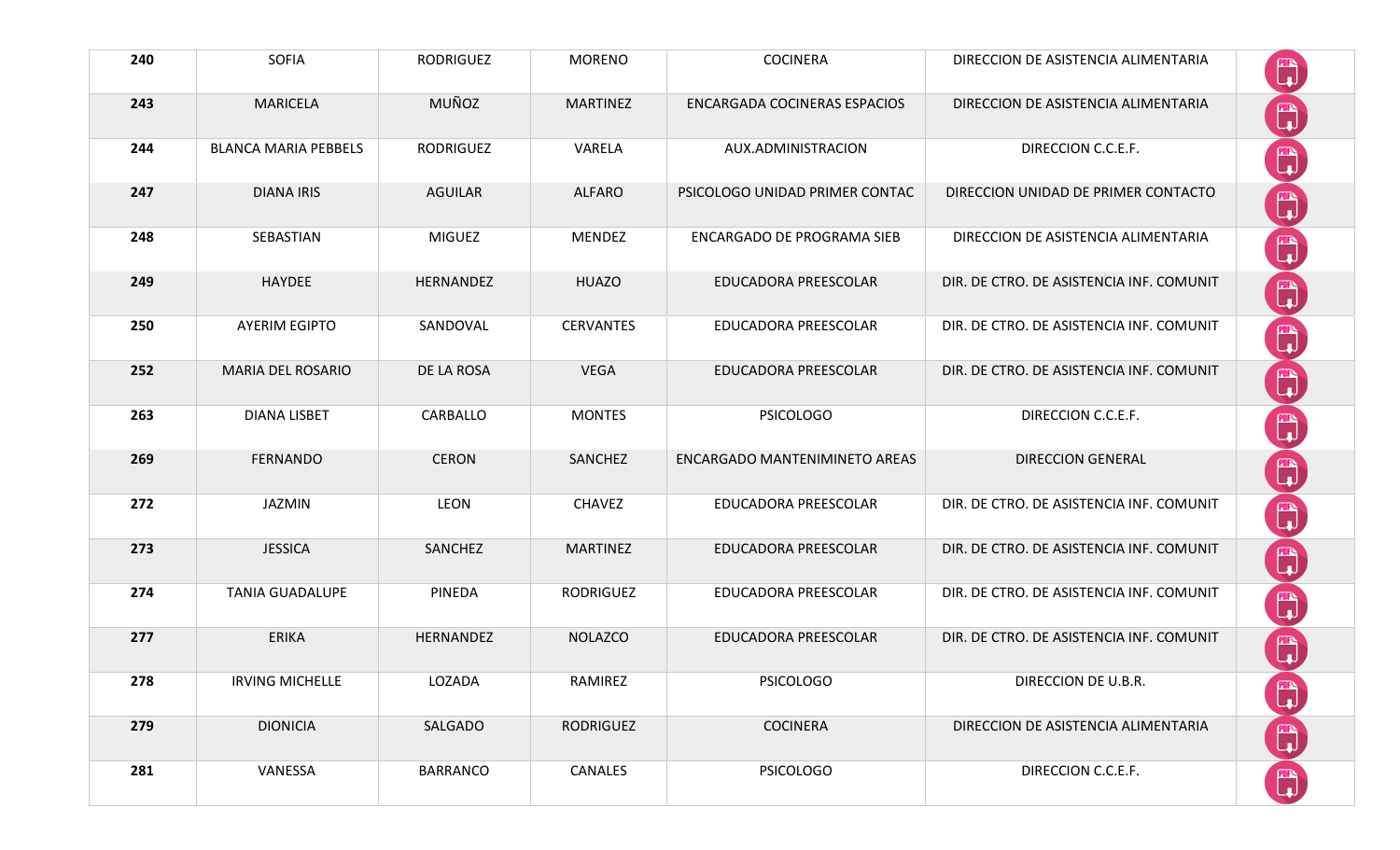| 283 | <b>FELIPE</b>          | <b>ROBLES</b>    | <b>QUIROZ</b> | CHOFER DE AMBULANCIA FORANEO   | DIRECCION DE ASISTENCIA SOCIAL           |                                                          |
|-----|------------------------|------------------|---------------|--------------------------------|------------------------------------------|----------------------------------------------------------|
| 286 | OLGA YESSENIA          | LOPEZ            | CRUZ          | <b>PSICOLOGO</b>               | DIRECCION C.C.E.F.                       | $\begin{bmatrix} 1 \\ 1 \end{bmatrix}$                   |
| 287 | <b>PATRICIA</b>        | <b>GOMEZ</b>     | <b>OLVERA</b> | <b>ENCARGADO DE CAFETERIA</b>  | DIRECCION DE ASISTENCIA ALIMENTARIA      | $\begin{bmatrix} \mathbf{m} \\ \mathbf{u} \end{bmatrix}$ |
| 291 | <b>NERI YOLANDA</b>    | <b>DOMINGUEZ</b> | <b>MEJIA</b>  | <b>AUXILIAR DE CONTADOR</b>    | DIRECCION DE FINANZAS Y ADMINISTRACION   | $\begin{bmatrix} 1 \\ 1 \end{bmatrix}$                   |
| 292 | ABIGAIL                | <b>ACOMPA</b>    | SANCHEZ       | <b>FILTRO Y SANIDAD</b>        | DIRECCION DE INSTITUTO DE CAPAC          | $\mathbb{C}$                                             |
| 297 | MA. ESPERANZA          | <b>ESCOBEDO</b>  | <b>MENDEZ</b> | ENCARGADA DE ASISTENCIA SOCIAL | DIRECCION DE ASISTENCIA SOCIAL           | $\mathbb{C}$                                             |
| 298 | <b>DIEGO RENATO</b>    | <b>ORTIZ</b>     | <b>OLVERA</b> | <b>SUB-DIRECTOR DE AREA</b>    | DIRECCION C.C.E.F.                       | $\begin{bmatrix} 1 \\ 1 \end{bmatrix}$                   |
| 304 | <b>MARIELA GRISSEL</b> | LOPEZ            | <b>OLVERA</b> | <b>FILTRO Y SANIDAD</b>        | DIRECCION DE U.B.R.                      | $\begin{bmatrix} 1 \\ 1 \end{bmatrix}$                   |
| 306 | ANDREA                 | <b>LIRA</b>      | <b>ROJO</b>   | <b>AUXILIAR EDUCATIVO</b>      | DIR. DE CTRO. DE ASISTENCIA INF. COMUNIT | $\begin{bmatrix} 1 \\ 1 \end{bmatrix}$                   |
| 308 | ARIADNA GUADALUPE      | CASIO            | SOLIS         | <b>TRABAJADORA SOCIAL</b>      | DIRECCION UNIDAD DE PRIMER CONTACTO      | $\begin{bmatrix} \mathbb{R} \\ \mathbb{R} \end{bmatrix}$ |
| 310 | <b>MARIA JAQUELIN</b>  | GONZALEZ         | GAYOSSO       | <b>ENCARGADO DE CAFETERIA</b>  | DIRECCION DE FINANZAS Y ADMINISTRACION   | $\mathbb{C}$                                             |
| 312 | <b>CIRO HIRAM</b>      | <b>OSORIO</b>    | CRUZ          | <b>ENCARGADO DE UTED</b>       | DIRECCION DE EVALUACION DEL DESEMPEÑO    | $\mathbb{C}$                                             |
| 313 | <b>NANCY</b>           | <b>MARTINEZ</b>  | <b>GARCIA</b> | DIRECTORA DE CARACOL           | DIRECCION DE PARQUE RECREATIVO CARACOL   | $\begin{bmatrix} \mathbf{m} \ \mathbf{u} \end{bmatrix}$  |
| 314 | ARISBEL                | <b>MARTINEZ</b>  | <b>GARCIA</b> | DIR. INSTITUTO DE CAPACITACION | DIRECCION DE INSTITUTO DE CAPAC          | T,                                                       |
| 315 | JAIME                  | <b>OLVERA</b>    | HERNANDEZ     | DIRECTOR DE CCEF               | DIRECCION C.C.E.F.                       | $\mathbb{C}$                                             |
| 316 | KARINA IMELDA          | VARGAS           | ANGULO        | AUX. DE JURIDICO               | <b>DIRECCION JURIDICA</b>                | $\begin{bmatrix} 1 \\ 1 \end{bmatrix}$                   |
| 317 | YOLANDA                | <b>VEYTIA</b>    | <b>AMADOR</b> | DIRECTORA DE JURIDICO          | DIRECCION JURIDICA                       | H                                                        |